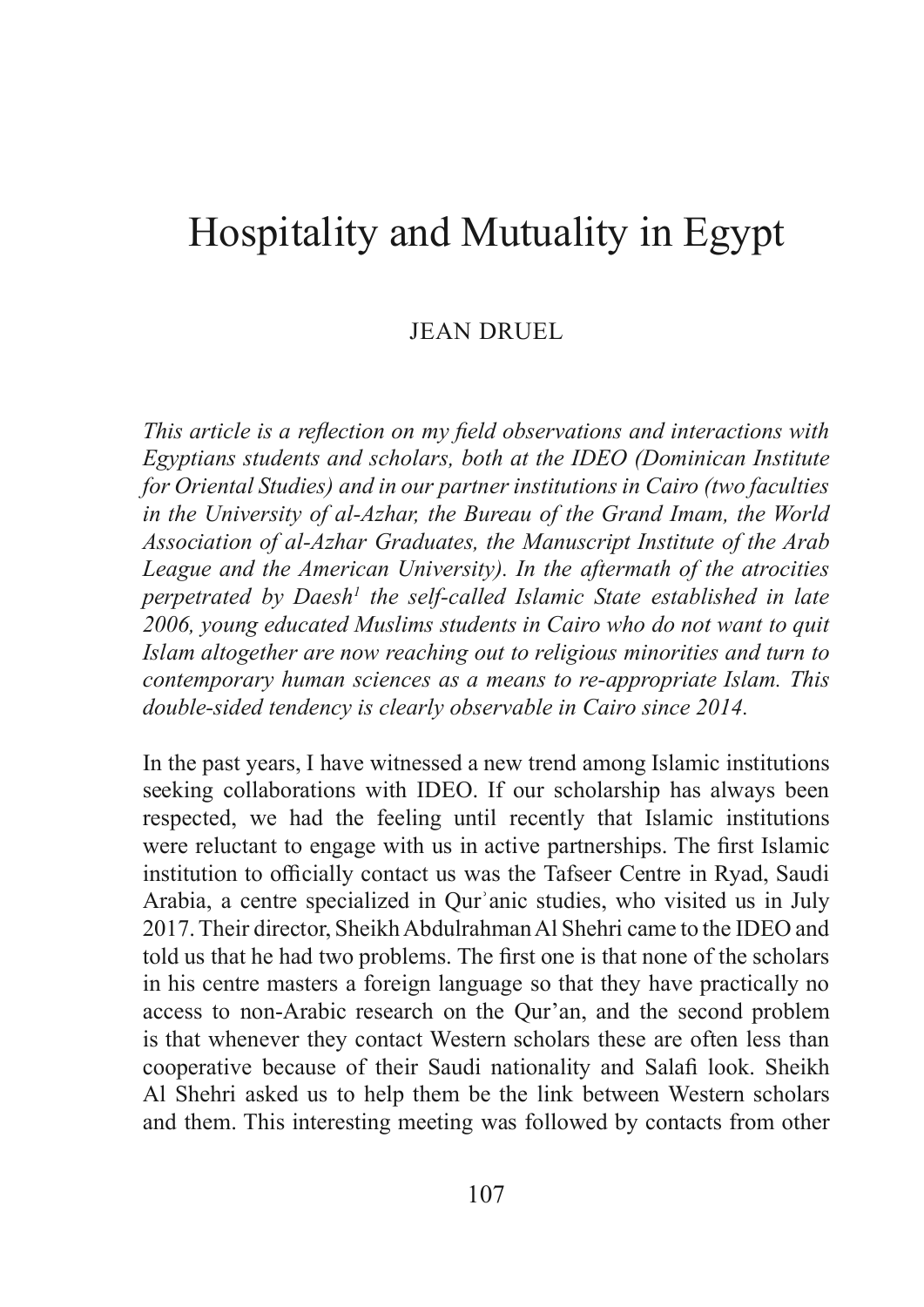#### Jean Druel

Islamic institutions: Al-Furqan Islamic Heritage Foundation (a Saudifunded research centre in London), the Islamic Studies Laboratory at the IFAN(Institut fondamental d'Afrique noire, Dakar), theArabicManuscript Institute of the Arab League in Cairo, and the World Association of al-Azhar Graduates.

The case of al-Azhar is different but interesting. We have always had excellent relations with the Grand Imam's office but no actual joint projects, either with him or with the university or any other sister institution, until a group of students contacted us in 2015. They expressed their need for methodology classes in the human sciences. We began to organize small workshops in the IDEO's library, until the dean of their faculty (males' Faculty of Languages and Translation) formally asked us to stop until we had signed a formal agreement. It took us a year to achieve this, mainly because the dean of this faculty and the president of the university were blocking the process. It was only after the Grand Imam intervened that we could formally sign the agreement in 2016 and resume our workshops.

Thanks to a 500,000  $\epsilon$  grant from the EU in 2018, we are now able to fund activities both with al-Azhar University and the Arab Manuscript Institute. As for the other institutions, the discussions are still ongoing. Obviously, institutions move more slowly than individuals.

I have also witnessed two interesting dynamics among younger Muslim students and scholars in Cairo. I cannot generalize to other cities in Egypt, or to all sectors of the Egyptian society, because I do not have a first-hand experience of these milieus. But if what I witness today is a premise of what is to spread to other sectors of society, then it is a real sign of hope.

The first one is the attitude of young Cairene university scholars towards religious diversity. Fifteen years ago, many Muslim students and scholars were quite ill at ease talking with Christian priests, or simply entering a priory or a church. They would either not think of doing so, or they would be afraid, not even thinking of asking whether it was possible. Some who were more daring or simply older, would come to us at the Dominican Institute which islocated inside a priory, and share their interest in entering a church, just to see what it looks like inside.

The case of Amr Abdelaty Saleh, a then English-language student at the University of al-Azhar is significant. My predecessor Jean Jacques Pérennès met him by chance in 2003 at the mosque of al-Azhar.They began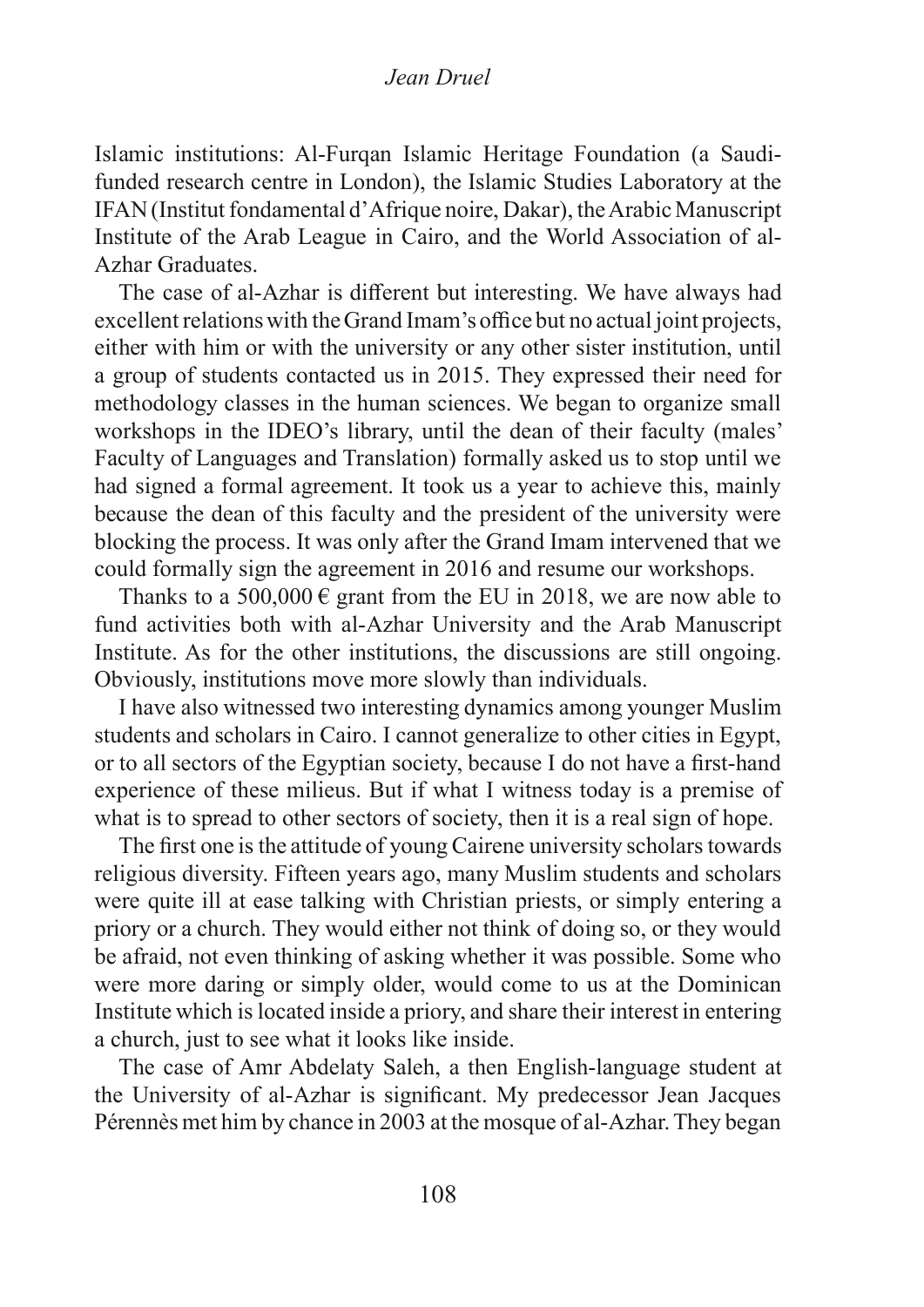to talk and they finally organized a meeting at the Institute. When Amr arrived, he recalled that he panicked when he saw the word "monastery"  $(dayr)$  on the outside wall (the IDEO is hosted at the Dominican Priory). He simply turned back and called Jean Jacques to apologize that he had been busy and they agreed on a new appointment. This time, he told friends where he was going and asked them to call the police if they did not hear from him before a fixed hour. What he knew of "monasteries" is that they are places where black magic is performed. The case of Amr is anecdotal but probably not isolated. After completing his PhD at al-Azhar University, Amr is now completing a second PhD in a Pontifical University in Rome, on the image of Jesus in the works of the famous Muslim scholar al-Ghazali (d. 505/1111).

Ten years later, after 2014, Muslims would come and attend massout of curiosity, browse our liturgical books, sign up for an open day at the priory, share their experience on our Facebook page (exposing themselves to their friends). On the occasion of an open day in the Dominican priory in Cairo in December 2017, I got to know about an institute for Coptic studies in Alexandria. I was impressed to realize that most of its scholars are Muslims who study the Coptic language, history and archaeology. Years ago, Muslims would fear that their Islam would be "contaminated" by too much proximity with Christians. This is clearly not the case anymore today. On the contrary, many come to us in order to enrich their vision of the world, and to expand their experience. The measured in the occusion of an operator and point and not commute prior<br>Cairo in December 2017, I got to know about an institute for Coptic<br>dies in Alexandria. I was impressed to realize that most of its scholars<br>? Mu

Similarly, there was a TV show fifteen years ago devoted to Bahá'ís. The tone was dramatic: the anchor-man was very aware that he was breaking a taboo. By contrast, when one of the leaders of the Egyptian Bahá'í community visited us in 2018, he was clearly not hiding any-more, even organizing Bahá'í events at the American University and inviting us to attend one of their services.

Jews,<sup>2</sup> on Copts in Upper Egypt,<sup>3</sup> on the Egyptian Armenian community,<sup>4</sup> and on Copts affected with leper.<sup>5</sup> To be sure, these movies were not blockbusters, but they were projected in Cairo and have found their public.

My impression is that today, in younger educated milieus in Cairo, religious diversity is seen as a positive feature of Egyptian society and more and more people want to highlight it. Even more, diversity is seen as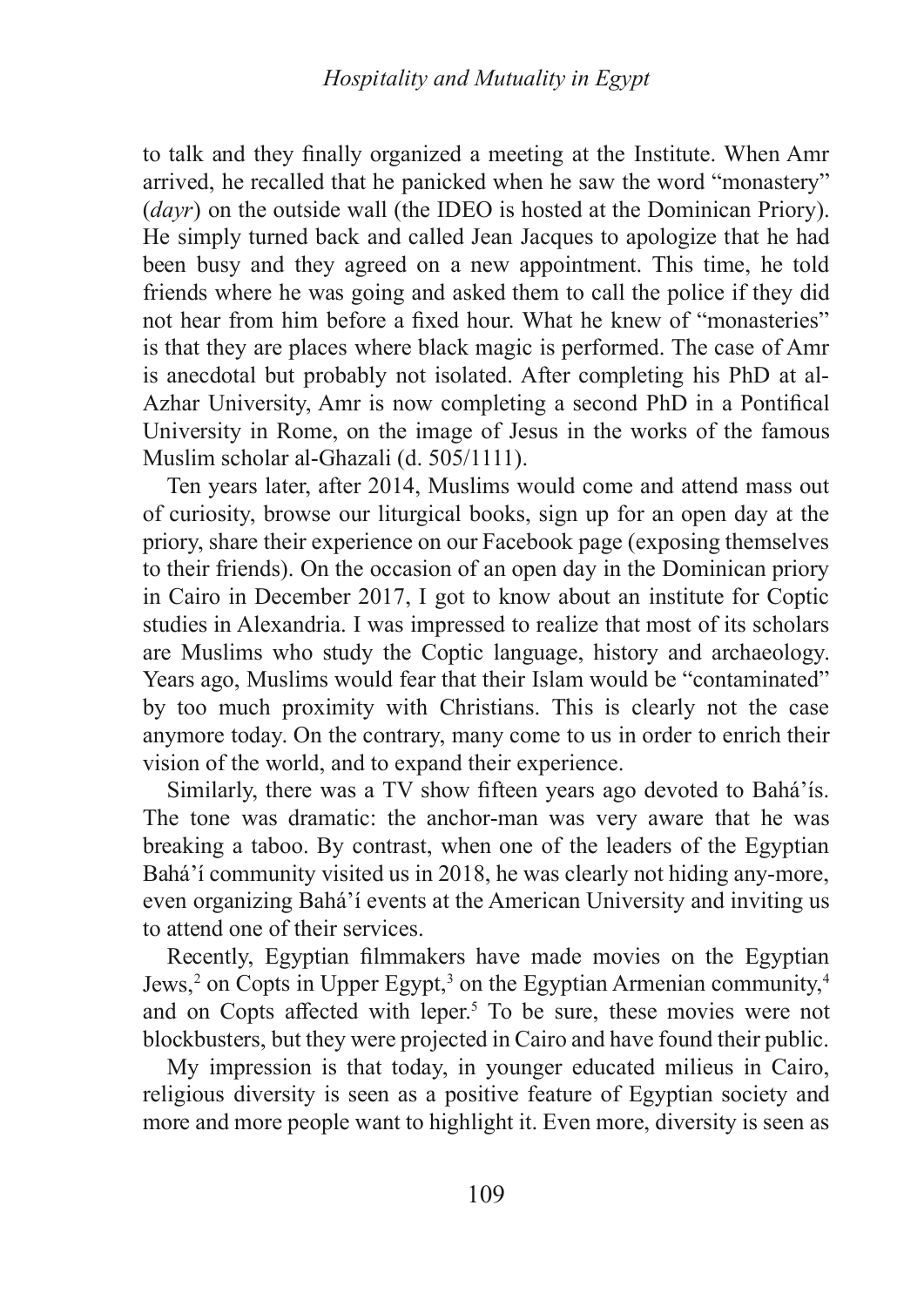#### Jean Druel

a way to enrich one's own religious and human experience.

The second sign of hope that I see today among young Cairene scholars is their willingness to study contemporary human sciences and apply them to religion. The older generations still have very strong reservations about analysing the Qur'an, the Islamic tradition or Islamic rites through contemporary human sciences (philosophy, sociology, critical history, psychology, hermeneutics) partly because they do not master these sciences and partly for ideological reasons. Until recently, it was almost impossible to read academic literature in the human sciences in Arabic. There were very few translations available and a very limited production in Arabic. The past few years have seen a dramatic increase in the number of good translations, published in the Maghreb and in Lebanon.

In the past, the lack of accessto the human sciences was often reinforced by ideological arguments. Opponents argue that Islam is not a human phenomenon: it can never be analysed with human tools, and human sciences can only bring deception and misunderstanding. In the vision of many Muslims, both uneducated and educated, what they call "Islam" is a theoretical concept that was revealed by God to the Prophet along with the Qur'an. The much celebrated What is Islam? by Shahab Ahmed (Princeton University Press, 2016) points to the fact that there is no general agreement on the meaning of the term "Islam." Far from Ahmed's vision of Islam encompassing everything that has seen the light in the shadow of the Qur'an, for many believers, whatever Islam is, it is perfect and thoroughly divine. If we push the reflection a step further, we can probably infer that many Muslim scholars in Egypt today have a pre-Bacon nonempirical understanding of what truth is. For them, truth is a simple, binary judgement on facts and statements. Its simplicity makes it absolute. Islam is either absolutely true of false and its historical realizations are nothing but human noise or instrumentalization and studying these realizations is a loss of time that says nothing of what Islam is.

There are two consequences to this popular understanding of truth. First, Islam is not questionable with human tools, and second, Islam is completely innocent of whatever historical realization is implemented in its name. This traditional vision is still extremely prevalent in universities and research centres in Egypt, not only among uneducated believers. To put it simply, many think that Daesh is not Islamic in any way. It is only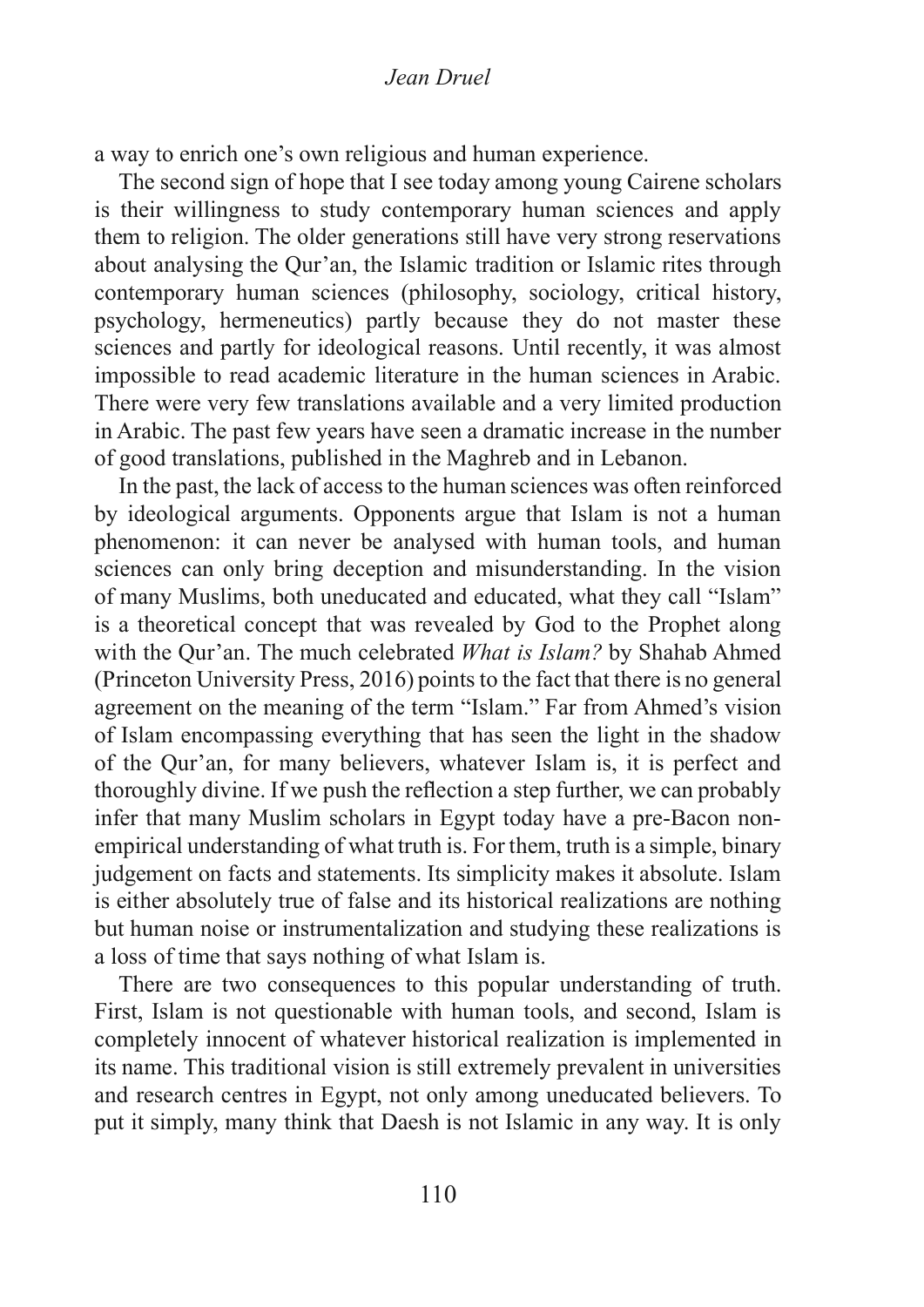the by-product of the West's and Israel's continuous efforts to destabilize Arab and Islamic countries.

However, in 2017 it was on the insistent request of a group of students from al-Azhar University that we organized a seminar devoted to human Hospitality and Mutuality in Egypt<br>the by-product of the West's and Israel's continuous efforts to destabilize<br>Arab and Islamic countries.<br>However, in 2017 it was on the insistent request of a group of students<br>from al-Azh a different approach of religion: psychology, philosophy, law, sociology and logic. We were absolutely amazed by the warm welcome this seminar found among the patrons of our library. We had to organize a sharp selection and could finally welcome only forty students out of the eighty who applied, because of the capacity of our seminar hall.

The French ministry of Interior offers each year PhD scholarships in religious sciences. In the course of the past five years, there have always been three or four Egyptian candidates from al-Azhar University who express their desire to learn how to apply the human sciences to the religion.

The questions that some of these young Muslim scholars ask us can be summarized as follows: how can one be fully liberal in one's education and deeply committed to one's religion? I came to realize that this is the way most of these scholars in al-Azhar University see us, liberal and religious at the same time, which for them sounds as an oxymoron. I believe that there is clearly a counter-Daesh effect here. For many young Muslims, if Daesh represents Islam, then they prefer to declare themselves not Muslim anymore, and "atheism" is clearly growing in the Egyptian educated milieus. I put it between brackets because what they actually mean is rather a non-observant religiosity, not atheism per se. Others who do not want to go so far as declaring themselves non-believers, seek an answer in diversity, which Daesh clearly condemns, and in contemporary human sciences, which traditional scholarship ignores. The Islamic uniformity that Daesh preaches literally kills people, and young educated Muslims in Cairo who do not want to quit Islam thus seek refuge in religious diversity and in contemporary human sciences.

Reflecting back on the past years, it appears that the year 2014 was a turning point in the relations between IDEO and Islamic institutions and Muslim scholars. That year witnessed a peak in the atrocities committed by Daesh, which probably pushed many Muslims to speak out and condemn more vocally what was being committed in the name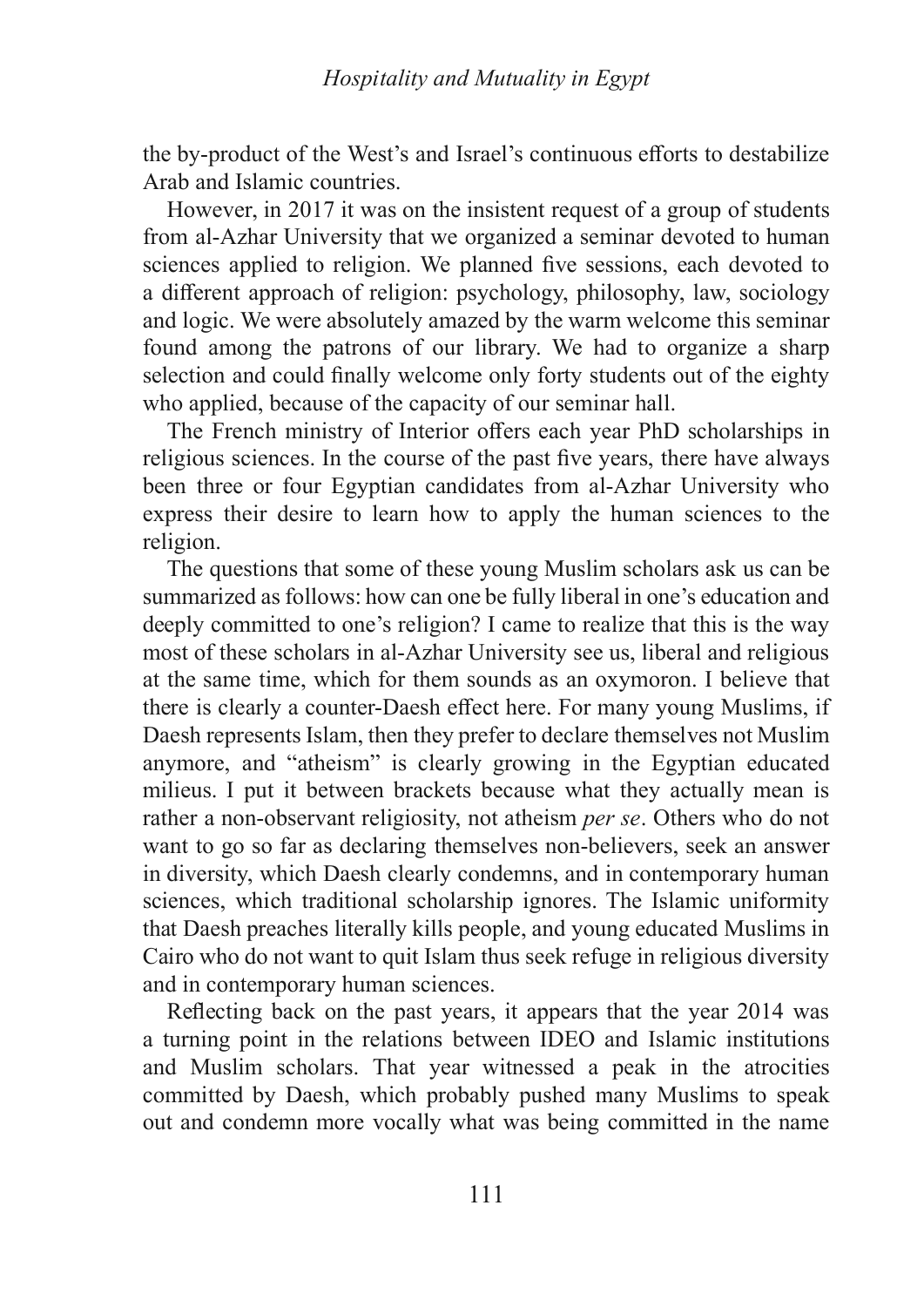### Jean Druel

of Islam. That same year, on December 3 & 4, the Grand Imam Ahmad al-Tayyib held an international symposium on "Confronting extremism and terrorism" during which heacknowledged that Daesh was an Islamic problem (against international pressures to declare Daesh apostate), and that Muslim scholars should be held responsible for the education of "our children who went astray." I am not suggesting that this speech caused students, scholars and institutions to seek help at the IDEO, but only that the year 2014 corresponded to a turning point where Muslims, both individually and collectively, began to explore new solutions to their problems, including collaborations with non-Muslim scholars and institutions. And that is certainly a sign of hope for Muslim-Christian relations in Egypt.

#### Afterword

Before sending this article for publication, I asked above-mentioned Amr Abdelaty Saleh if he agreed that his name appears here. He read the article and disagreed with almost every line in it. Not about his story with the IDEO but about my interpretation of what happened in 2014 and the reason why more Muslim individuals and institutions would now seek collaboration with us. It was extremely important for me that an article that deals with dialogue would give a voice to the very ones it would talk about! Amr's first concern was that my article could imply that Muslims would come to the IDEO out of a feeling of guilt before Daesh's atrocities, not out of a genuine desire to meet the other, which is not what I intended, although I understand that it could be implied. His second point is that we, at the IDEO, have also changed. Not only isthe new generation of brothers more fluent in Arabic at an academic level, but many of our prejudices have disappeared. Amr recalled that in 2003 brothers, including me, would often show aggressivity towards Islam and bluntly ask newcomers to the Institute to account for the Prophet's young wives or military campaigns. Also, he reminded me that I was precisely appointed as the director in 2014, meaning that a fully fluent Arabic speaker was now in charge, which may also explain why Islamic institutions could more easily seek collaboration. Lastly, he added that there may be many factors that can explain the desire of students and institutions to seek collaboration, from a genuine desire of the students to learn up-to-date research methodology to a more interested